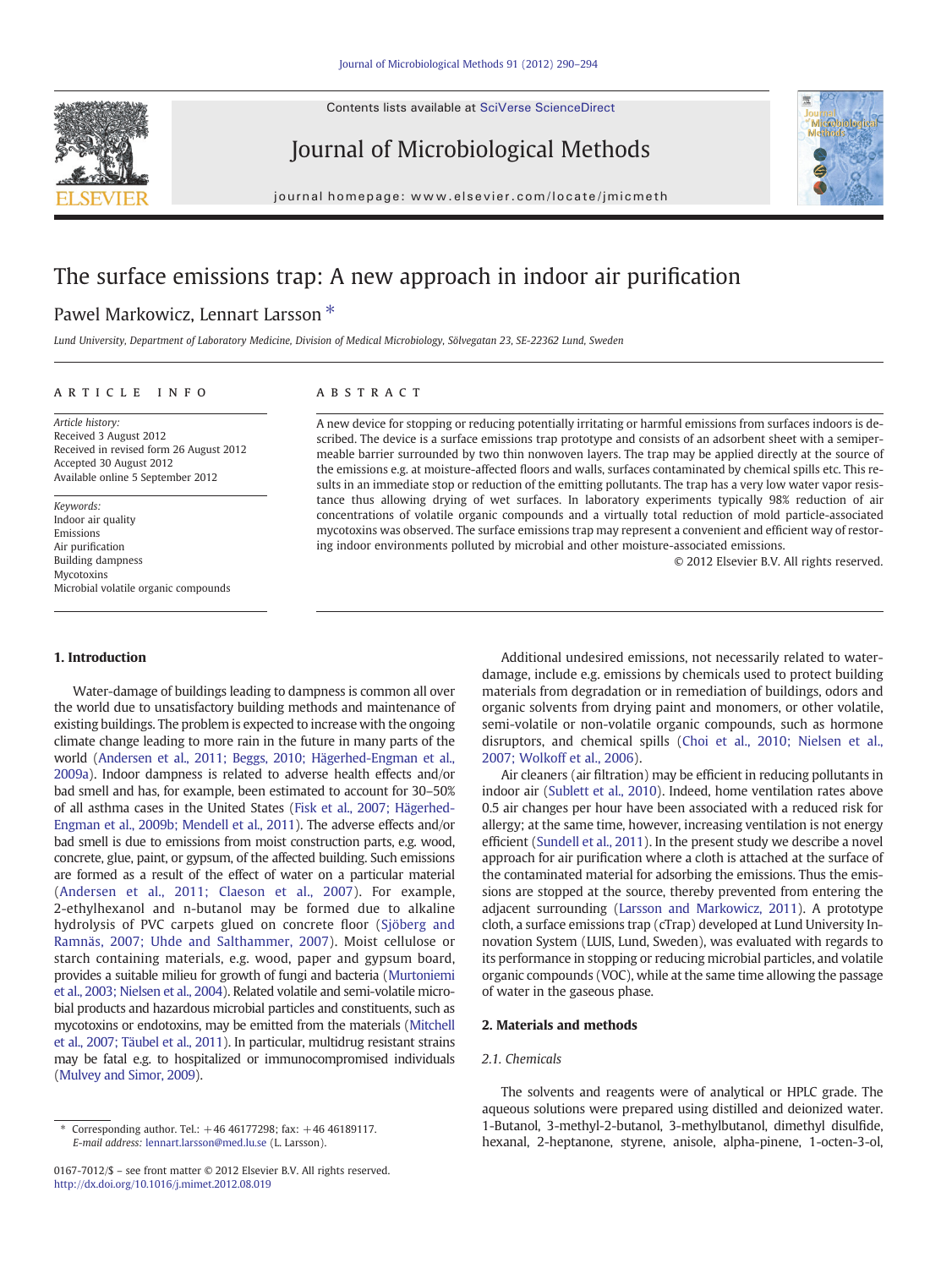benzaldehyde, 2-ethyl-1-hexanol, 2-methyl-1-propanol, 2-methylfuran, 1-methoxy-2-propanol, dichloromethane, ethanol, 1-propanol, ammonium acetate, sodium acetate and sterigmatocystin, were purchased from Sigma Aldrich (Schnelldorf, Germany). N-octanol was purchased from Cambridge Isotopes Laboratories, Inc. (Andover, USA), acetone and methanol from Scharlau Chemie S.A. (Barcelona, Spain), ethyl acetate and toluene from Lab Scan (Dublin, Ireland). Benzene was purchased from Acros Organics (Geel, Belgium) and reserpine from Varian, Inc. (Walnut Creek, CA). Stachybotrylactam was purchased from Biopure, (Tulln, Austria), and roquefortine C from Sorbent AB/Romer Labs (Stockholm, Sweden).

#### 2.2. Methods

#### 2.2.1. Reducing VOC emissions

A series of experiments were performed to study the efficiency of the cTrap to eliminate or reduce VOC emissions. All experiments were performed at room temperature.

An aqueous solution containing 8 different VOC and another aqueous solution containing 12 other VOC were used. The specific compounds were selected as model emission substances because they are commonly found in indoor air of water-damaged buildings, they may be of microbial and/or non-microbial origin, and they represent different chemical classes of compounds to illustrate the versatility in the performance of the cTrap. Solution 1 contained acetone (13.8 μM), 2-methyl-1-propanol (14.8 μM), benzene (12.8 μM), ethyl acetate (11.3 μM), 2-methylfuran (13.4 μM), 1-propanol (18.3 μM), 1-methoxy-2-propanol (13.3 μM), and ethanol (13 μM). Solution 2 contained 1-butanol (42 μM), 3-methyl-2-butanol (82 μM), 3-methylbutanol (13 μM), dimethyl disulfide (17 μM), hexanal (42 μM), 2-heptanone (36 μM), styrene (43 μM), anisole (37 μM), alpha-pinene (5 μM), 1-octen-3-ol (26 μM), benzaldehyde (64 μM), and 2-ethyl-1-hexanol (27 μM). Of each solution, a 20-ml aliquot was transferred to a plastic box  $(300 \times 200 \times H6.5$  mm, 2.6-L) which was then closed with a lid which had a 14.5-cm long and 1-cm wide rectangular slit. In subsequent experiments, the slit was either covered using 71  $\text{cm}^2$  of the cTrap, firmly attached to the lid by an adhesive tape (VOC free), or left open. The boxes were stored at separate locations for up to 24 h (Solution 1) or 72 h (Solution 2). At regular time intervals one box at a time was placed in a wooden closet following active air sampling. The closet ( $75 \times 40 \times 35.5$  cm) had a 1-cm diameter hole to allow for sampling of VOC through a tube (see below). The empty closet did not contain any detectable amounts of any of the test VOC upon air sampling. Immediately after the experiments (after 24 and 72 h, respectively), additional air samplings were performed with the lids kept open.

In another experiment 50 ml of Solution 2 was sprayed on 2  $m<sup>2</sup>$  of a concrete floor in a small  $(7.5 \text{ m}^3)$  room and then immediately covered with the cTrap. After 15 min air sampling was performed. Thereafter the cTrap was removed following an additional air sampling. The air exchange rate in the room was 0.62 air changes per hour as measured by an active instrument for monitoring nitrogen oxide [\(Etheridge and Sandberg, 1996](#page-4-0)).

A strain of Aspergillus versicolor (IBT 16000) (kindly provided by Ulf Trane, Technical University of Denmark) was cultivated on two Petri dishes (9 cm diameter) containing malt extract agar (MEA) for 7 days at 25 °C, until confluent growth was observed on both plates. One plate was covered with a  $57$ -cm<sup>2</sup> disk of cTrap which was firmly attached to the plate with an adhesive tape, while the other plate was left uncovered. Thereafter the plates were transferred into separate glass containers (5.8-L volume) which were then sealed with glass lids and stored in the dark following passive air samplings for 72 h.

#### 2.2.2. Extraction of trapped VOC

A series of experiments was performed to analyze the VOC adsorbed on the cTrap. 20 ml of Solution 2 was transferred to a plastic box  $(300 \times 200 \times H6.5$  mm, 2.6-L) with a lid with a 17-cm long and 8-cm wide rectangular slit, covered with 304 cm<sup>2</sup> (18.4 g) of the cTrap, and stored for 24 h. Thereafter, 1 cm<sup>2</sup> (60.5 mg) of the cTrap was extracted with dichloromethane, diluted, and analyzed by GC-MS. Analysis of cTrap exposed to water vapor only was performed as a control. A standard curve was obtained by injecting 0.146–1.825 ng of toluene using 2.4 ng of N-octanol as an internal standard.

The adsorption capacity of the cTrap for 2-ethyl-1-hexanol and 1-octen-3-ol was determined. Two different solutions consisting of 20-ml aliquots of 2-ethyl-1-hexanol (1.08 mM) and 1-octen-3-ol (1.33 mM), respectively, were added to several 250-ml glass beakers which were covered by 23.5  $\text{cm}^2$  discs of the cTrap, fixed by using an adhesive tape, and stored. Every second day the solutions were replaced with new 20-ml solutions, and 1  $\text{cm}^2$  of the cTrap from one of the beakers was extracted and analyzed by GC-MS as described above. The tests continued until the cTrap was saturated as judged by the GC-MS results. Standard curves were constructed by injecting 0.66–13.2 ng of 2-ethyl-1-hexanol, 0.35–17.5 ng of 1-octen-3-ol, and 2.4 ng of N-octanol (internal standard).

#### 2.2.3. Air sampling and analysis of VOC

Active air samplings, using an AirCheck XR5000 sample pump (SKC Inc.), were performed during 30 min through a cartridge containing either Tenax (IVL, Stockholm, Sweden) (Solution 1, sampling at 100 ml/min following thermal desorption and gas chromatography– mass spectrometry (GC-MS) analysis at IVL, Stockholm) or activated charcoal (Anasorb 747, SKC Inc., USA) (Solution 2, sampling at 250 ml/min following extraction with dichloromethane and analyzed by GC-MS at our laboratory, see below). Passive samplings were performed by exposing Tenax cartridges to the VOC for 72 h according to the instructions of the manufacturer.

The Solution 2 samples were analyzed using a Varian model 3800 gas chromatograph equipped with a combiPAL autosampler (CTC Analytics AG, Zwingen, Switzerland) and a silica capillary column (VF5ms,  $60 \text{ m} \times 0.25 \text{ mm}$  ID, 1 µm film thickness, Agilent Technologies) coupled to a 1200 L triple quadrupole MSMS detector (Varian INC. Walnut Creek, CA, USA). Helium was used as a carrier gas at a column flow 1.0 ml/min. The column temperature was programmed from 50 °C to 200 °C at 7 °C/min where it was held for 4 min. The injector temperature was 200 °C, the transfer line temperature 280 °C, the ion source temperature 200 °C, the electron energy 70 eV, and the filament current 50 μA. 1-μl injections in the splitless mode were used. Samples were analyzed either in selected-ion monitoring (SIM) or SCAN mode.

#### 2.2.4. Mycotoxins emissions

A powder mixture (approximately 1.5 g) of freeze-dried cultures of Stachybotrys chartarum and Penicillum expansum (from Allergon, Ängelholm, Sweden) and A. versicolor IBT 16000, was transferred to a 600-ml plastic container with a plastic sieve attached 4 cm from the bottom. A 57  $\text{cm}^2$  piece of cTrap disk was placed on the sieve and fixed to the container walls with an adhesive tape. Then the container was closed by a lid. An aerosol of the mixture was achieved by a magnetic stirrer (500 rpm). After 16, 22 and 40 h the upper surface of the cTrap and the container walls above the sieve were cleaned with sterile Q tips which had been prewetted in methanol before use. The tips were placed in test tubes and washed with methanol, diluted, and analyzed by HPLC-MSMS. The experiment was also performed without applying the cTrap for comparison.

High-performance liquid chromatography/tandem mass spectrometry (ProStarHPLC/1200 L triple-quadrupole MSMS, Varian INC., Walnut Creek, CA) in positive ion electrospray mode was used. The analyses were performed with gradient elutions using water and methanol supplemented with 10 mM ammonium acetate and 20 μM sodium acetate at a flow rate of 0.2 ml/min. 20 μl of sample solution was injected using an autosampler (Varian, ProStar410) into a RP-18 Polaris 5 μm C18-A 150 $\times$ 2.0 mm column. Further details are provided elsewhere [\(Bloom et al., 2007\)](#page-4-0). Standard curves were obtained by injecting 0.08–7.2 ng of roquefortine C and 0.08–4 ng of stachybotrylactam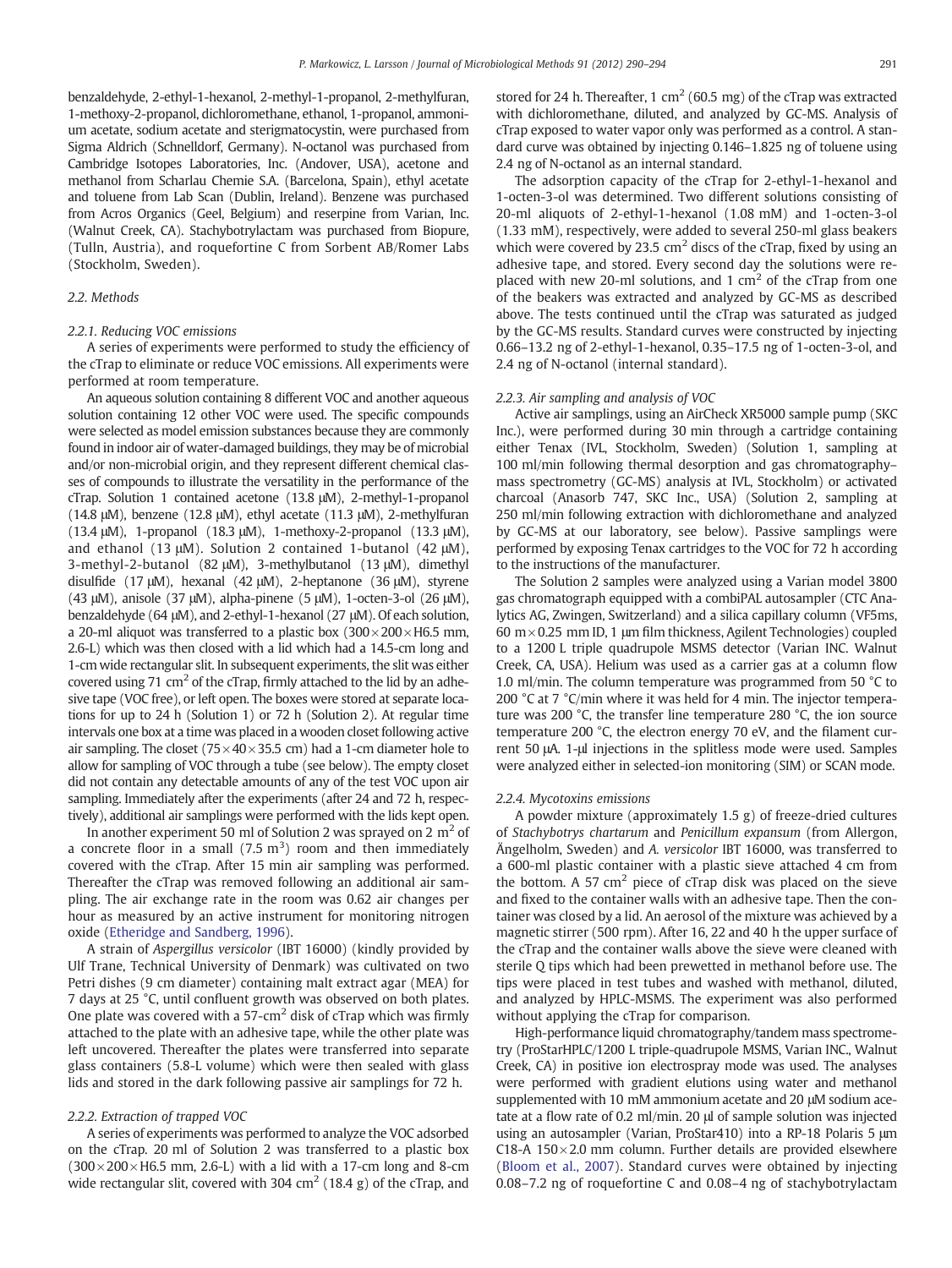with 1.2 ng of reserpine as an internal standard, and 8–240 pg of sterigmatocystin with 400 pg of reserpine as the internal standard.

#### 2.2.5. Water vapor permeability

A method frequently used to measure vapor permeability of textiles was used [\(Svennberg and Wadsö, 2002](#page-4-0)). In this method several layers of small pieces of the material are placed between two relative humidities in a way that decreases the boundary resistances. In the present case a saturated solution of KCl (85% RH) was used on one side, while the other side was in contact with a climate room at 55% RH.

#### 3. Results

#### 3.1. VOC emissions

The air concentrations (in the closet) of the VOC immediately after the solutions had been transferred to the plastic boxes (before applying the cTrap, thus with open slits) were between 10 and 878  $\mu$ g/m<sup>3</sup> (sum 5.6 mg/m<sup>3</sup>) (toluene equivalents, Tables 1 and 2). Closing the slits by the cTrap resulted in a decrease of the VOC concentrations of up to 100% (Tables 1 and 2). Air concentrations of the individual VOC following opening the lids after the experiments were 3.0–67  $\mu$ g/m<sup>3</sup> (Solution 1) and 24.5–83.2  $\mu$ g/m<sup>3</sup> (Solution 2).

The air concentrations of the chemicals in Solution 2 emitted from the contaminated floor varied between 30.8 and 68  $\mu$ g/m<sup>3</sup> (sum 560  $\mu$ g/m<sup>3</sup>, toluene equivalents). The concentrations were reduced by from 92.1% (styrene) up to 98.6% (benzaldehyde) by the cTrap; the average emission reduction for the 12 analyzed compounds was 95.2%. These results imply that the cTrap blocks also emissions from surface areas much larger than of the slit (see above).

Five compounds, i.e. 1-octen-3-ol  $(17 \mu g/m^3)$ , 2-methylfuran (2.9  $\mu$ g/m<sup>3</sup>), 2-methyl-1-propanol (2.6  $\mu$ g/m<sup>3</sup>), styrene (82  $\mu$ g/m<sup>3</sup>), and 2-methyl-1-butanol  $(4.2 \text{ µg/m}^3)$  (toluene equivalents), were identified above the uncovered plate with growth of A. versicolor. Covering the container with cTrap gave a concentration reduction of 88% for 1-octen-3-ol and 98% for styrene; the remaining compounds were reduced by 100% (amounts below the detection limit). The experiment shows that the cTrap adsorbs efficiently microbial VOC during growth.

#### 3.2. Extraction of the trapped VOC

The amounts of VOC extracted from the cTrap which had been exposed to Solution 2 for 24 h ranged from 10 to 145.5 μg/g (toluene equivalents) (Table 2). A total of 953 μg of VOC were adsorbed comprising 32.7% of the total amounts used in the experiment. No VOC were detected in samples extracted from cTrap which was unused or had been exposed to water vapor only. The adsorption capacity for 2-ethyl-1-hexanol was  $27.1 \pm 6.02\%$  (n=5) and for 1-octen-3-ol  $14.0 \pm 16.3\%$  (n = 5) mg/g cTrap (13.5  $\pm$  6.02% and 7.0  $\pm$  16.3% g/m<sup>2</sup>, respectively).

#### Table 1

| Air concentrations ( $\mu$ g/m <sup>3</sup> ) of VOC unexposed to cTrap, and reductions of air concen- |
|--------------------------------------------------------------------------------------------------------|
| trations of VOC by cTrap. A 100% reduction denotes that the amounts were below the                     |
| detection limit.                                                                                       |

| Compound             | Air concentration | % Reduction      |      |  |
|----------------------|-------------------|------------------|------|--|
|                      |                   | 0.5 <sub>h</sub> | 24 h |  |
| Acetone              | 57                | 91.8             | 93.9 |  |
| 2-Methylfuran        | 101               | 99.8             | 100  |  |
| Ethyl acetate        | 98                | 100              | 99.6 |  |
| Benzene              | 111               | 99.5             | 99.5 |  |
| 1-Propanol           | 28                | 100              | 100  |  |
| 2-Methyl-1-propanol  | 60                | 99.3             | 99.7 |  |
| 1-Methoxy-2-propanol | 10                | 96.0             | 89.0 |  |
| Ethanol              | 12                | 95.8             | 91.7 |  |

#### Table 2

Air concentrations ( $\mu$ g/m<sup>3</sup>) of VOC unexposed to cTrap, reductions of air concentrations of VOC by cTrap (a 100% reduction denotes that the amounts were below the detection limit), and concentrations (μg/g) of VOC extracted from cTrap after 24 h exposure.

| Compound           | Air concentration | % Reduction      |                 |      |      | Extracted  |
|--------------------|-------------------|------------------|-----------------|------|------|------------|
|                    |                   | 0.5 <sub>h</sub> | 24 <sub>h</sub> | 48 h | 72 h | after 24 h |
| 1-Butanol          | 348               | 99.0             | 99.6            | 99.7 | 99.8 | 77.5       |
| 3-Methyl-2-butanol | 391               | 99.5             | 99.6            | 99.4 | 99.8 | 92.1       |
| 3-Methylbutanol    | 428               | 100              | 99.9            | 100  | 100  | 105.5      |
| Dimethyl disulfide | 349               | 99.7             | 99.9            | 99.9 | 100  | 10         |
| Hexanal            | 282               | 99.7             | 99.6            | 99.7 | 99.7 | 9.3        |
| 2-Heptanone        | 830               | 100              | 100             | 100  | 100  | 90.8       |
| Styrene            | 294               | 99.9             | 100             | 99.9 | 100  | 58.2       |
| Anisole            | 435               | 99.9             | 100             | 99.9 | 100  | 88.1       |
| Alpha-pinene       | 82                | 98.8             | 97.7            | 99.0 | 98.9 | 29         |
| $1-Octen-3-01$     | 878               | 100              | 99.6            | 99.9 | 99.9 | 124.7      |
| Benzaldehyde       | 259               | 99.9             | 99.9            | 99.9 | 99.9 | 145.5      |
| 2-Ethyl-1-hexanol  | 556               | 99.9             | 100             | 99.9 | 99.9 | 122.2      |

#### 3.3. Mycotoxins emissions

Mycotoxins were demonstrated in the Q tip methanolic extracts from the experiments with uncovered sieve. Thus, after 16, 22, and 40 h of stirring stachybotrylactam (59, 57.7, and 17.6 μg respectively), roquefortin C (1.4, 1.7, and 1.8 μg, respectively) and sterigmatocystin (21, 18, and 39 ng, respectively) were identified. By contrast, no mycotoxins were detected in any of the extracts when the sieve had been covered with the cTrap ([Fig. 1](#page-3-0)).

#### 3.4. Water vapor permeability

The water vapor resistance (Z) was established as 200 s/m, a very low value indicating that a moist surface covered with cTrap will not be prevented from drying.

#### 4. Discussion

The rationale of the development of the cTrap was the prospect of being able to stop harmful emissions from contaminated building materials in a quick and convenient way. For example, when a building has been subjected to water-damage leading to mold growth the tenants may be temporarily evacuated and accommodated at hotels etc. until remediation can commence, which is very costly and trying for the evacuees. In such a case the cTrap may represent an attractive temporary solution. Since the cTrap stops efficiently both microbial particles, containing e.g. mycotoxins, and microbial VOC, emitted from a narrow slit (simulating leakage through a skirting board), as well as from a larger surface  $(2 \text{ m}^2 \text{ was used})$ , the tenants may stay in their home until remediation. Notably, the total VOC concentrations used in the experiments, viz 5.6 mg/m<sup>3</sup>, are higher by at least one order of magnitude than the concentrations typically found in water-damaged buildings [\(Korpi et al., 2009\)](#page-4-0). Since the cTrap shows a very low water vapor resistance, similar as e.g. felted wool fabric [\(Svennberg, 2006](#page-4-0)), it will not prevent the affected building material surfaces from drying, and condensation will be avoided. For example, the cTrap may be adapted at a surface with active mold growth for stopping emissions. After the surface has been dried and the emissions reduced accordingly, the adsorbed VOC may be physically removed from the building, together with the cTrap, and sent for destruction. We showed that adsorbed VOC can be extracted from the cTrap and analyzed by GC-MS, which also means that it can be used for identifying the source of the emissions. This also means that in order to take full advantage of the cTrap it is necessary to know from which surfaces the emissions escape.

Emissions due to 2-ethyl-1-hexanol and n-butanol are common in buildings where water is allowed to diffuse from the soil through a concrete floor resulting in alkaline hydrolysis of compounds present in the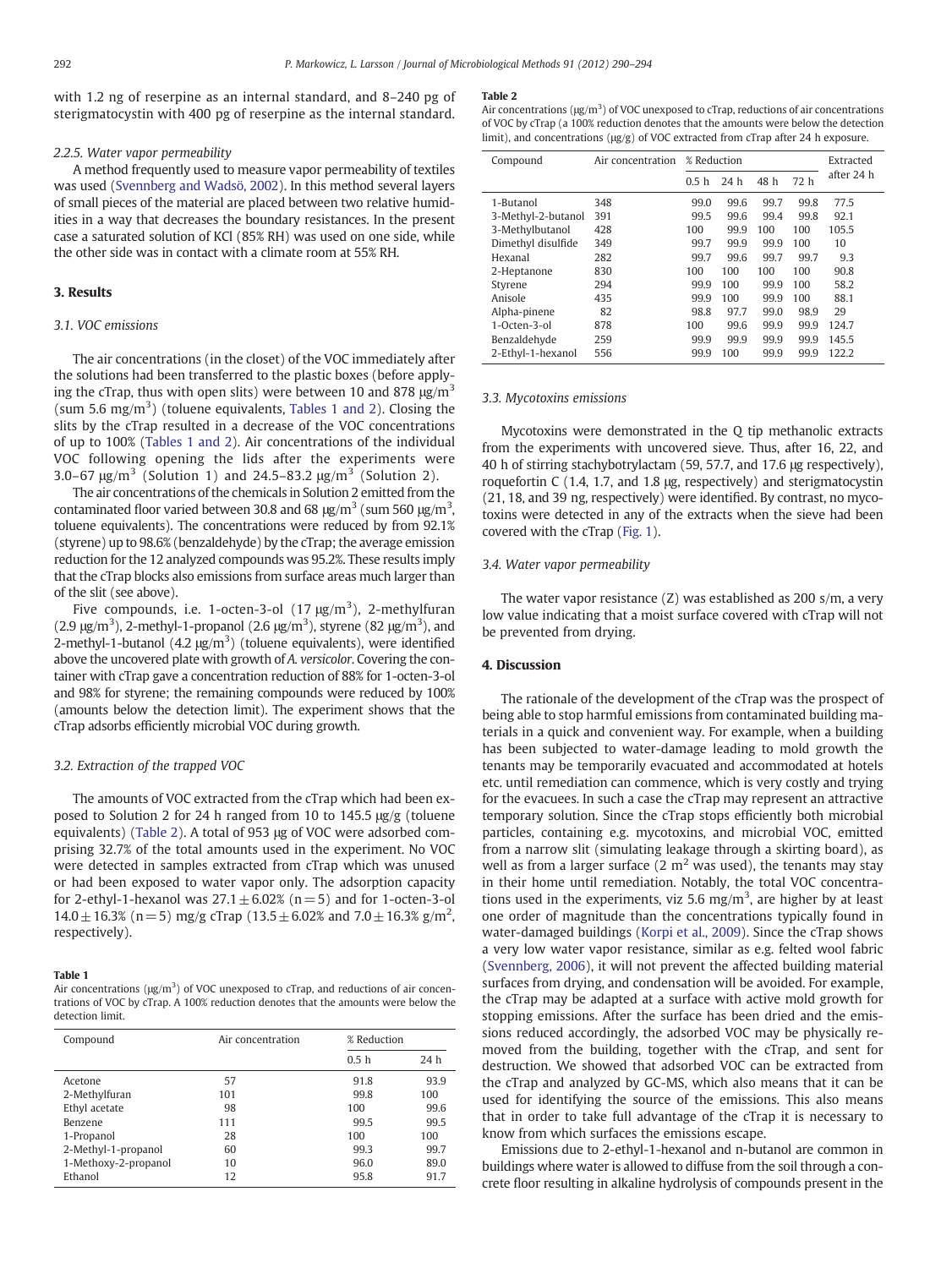<span id="page-3-0"></span>

Fig. 1. MSMS chromatograms of mycotoxins in an aerosol mixture of molds found after 40 h of sampling representing sterigmatocystein from Aspergillus versicolor (A), stachybotrylactam from Stachybotrys chartarum (B), and roquefortin C from Penicillum expansum (C). Chromatograms represent the presence (right) and absence (left) of the cTrap, respectively.

glue and PVC carpets. Such emissions are also adsorbed efficiently (>99%); the cTrap's adsorption capacity for 2-ethyl-1-hexanol was estimated as 27.1 mg/g (13.5  $\frac{g}{m^2}$ ). Further research is required for

evaluating whether use of cTrap can provide a viable alternative to more costly and time-consuming measures, e.g. floor ventilation or physical removal of the contaminated concrete.